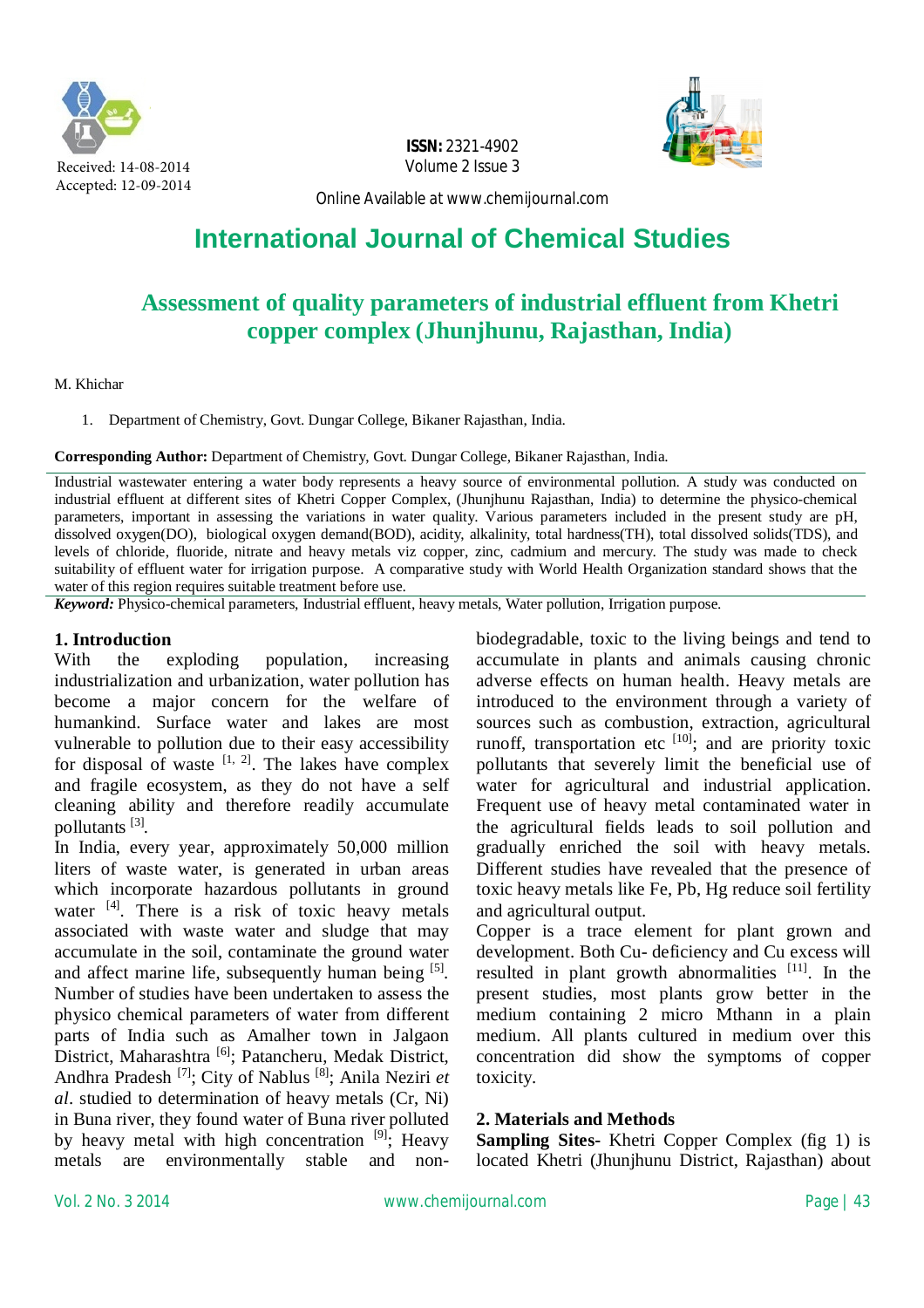#### International Journal of Chemical Studies

190 kms south-west of Delhi. Khetri Copper Complex is at the northern end of a large copper belt extending for a length of 76 kms, from Singhana to Raghunathgarh of Aravali range there two major mines, one at Khetri and another at Kolihan, having a concentrator, a smelter, an electrolytic refinery and an acid-cum-fertilizer plant along with all ancillary facilities. Present study includes three different sites of Khetri Copper Complex:

Site 1 Water Lagoon; Site 2 Slag Area and; Site 3 Refinery Wire Bore Casting Plant.

Analytical method [12] used for determination of different physicochemical parameters for Industrial effluent are listed in Table 1. The water samples were collected from different sites in clean plastic bottles and transported to the laboratory in an icebox to avoid unpredictable changes in different physicochemical parameters.



**Fig 1:** Khetri Copper Complex

| <b>Table 1:</b> water quality parameters and analytical methods |  |
|-----------------------------------------------------------------|--|
| used in analysis of water samples.                              |  |

| <b>Parameters</b>                                 | <b>Analytical method</b>  |  |  |  |  |  |  |
|---------------------------------------------------|---------------------------|--|--|--|--|--|--|
| pН                                                | pH meter                  |  |  |  |  |  |  |
| Conductivity                                      | Conductivity meter        |  |  |  |  |  |  |
| TH                                                | EDTA Titrimetric Method   |  |  |  |  |  |  |
| Alkalinity                                        | <b>Titrimetric Method</b> |  |  |  |  |  |  |
| Chloride                                          | <b>Titrimetric Method</b> |  |  |  |  |  |  |
| Fluoride                                          | Colorimetric method       |  |  |  |  |  |  |
| Nitrate                                           | Colorimetric method       |  |  |  |  |  |  |
| <b>TDSs</b>                                       | Through conductivity      |  |  |  |  |  |  |
| DO                                                | <b>Titrimetric Method</b> |  |  |  |  |  |  |
| <b>BOD</b>                                        | <b>Titrimetric Method</b> |  |  |  |  |  |  |
| COD                                               | <b>Titrimetric Method</b> |  |  |  |  |  |  |
| Copper                                            | AAS                       |  |  |  |  |  |  |
| Zinc                                              | AAS                       |  |  |  |  |  |  |
| Cadmium                                           | AAS                       |  |  |  |  |  |  |
| Mercury                                           | AAS                       |  |  |  |  |  |  |
| TH: Total Hardness, TDS: Total Dissolve Solid DO: |                           |  |  |  |  |  |  |
| Dissolve Oxygen, BOD: Biological Oxygen Demand    |                           |  |  |  |  |  |  |
| "COD: Chemical Oxygen Demand AAS: Atomic          |                           |  |  |  |  |  |  |
| Absorption spectrophotometer                      |                           |  |  |  |  |  |  |

## **3. Result and Discussion**

The result of Assessment of quality parameters of Industrial effluent from Khetri Copper Complex (Jhunjhunu, Rajasthan, India) from different sites of Khetri Copper Complex and comparing them with permissible limit following inferences can be made

| <b>Sites</b>                          | pH   | Cond. | <b>TH</b> | CI  | NO <sub>3</sub> | F    | $\mathbf{Cu}^{2}$ | $\mathbf{Zn}^{+2}$ | C <sub>d</sub> | Hg    |
|---------------------------------------|------|-------|-----------|-----|-----------------|------|-------------------|--------------------|----------------|-------|
| H.P. Near Old Court                   | 7.87 | 1.20  | 140       | 25  | 34              | 0.3  | 0.51              | 7.0                | 0.01           | 0.001 |
| Aajad Market                          | 7.84 | 0.93  | 150       | 30  | 30              | 0.2  | 0.52              | 7.5                | 0.00           | 0.0   |
| <b>New Market</b>                     | 8.12 | 0.89  | 120       | 50  | 16              | 0.3  | 0.6               | 8.5                | 0.00           | 0.0   |
| Subhash Chock                         | 7.84 | 1.16  | 380       | 70  | 10              | 0.3  | 0.53              | 6.5                | 0.00           | 0.00  |
| H.P. nearGovt.<br>Hospital            | 7.85 | 2.12  | 410       | 100 | 04              | 1.04 | 0.0               | 7.5                | 0.01           | 0.00  |
| H.P. Near Shyam<br><b>Guest House</b> | 7.74 | 0.92  | 190       | 300 | 02              | 0.4  | 0.0               | 8.5                | 0.00           | 0.00  |
| S.R.A. En-Office PHED                 | 7.84 | 0.86  | 100       | 150 | 02              | 0.5  | 0.0               | 8.0                | 0.00           | 0.00  |
| H.P. near govt. sec.<br>School        | 8.06 | 0.97  | 110       | 140 | 04              | 0.8  | 0.0               | 6.0                | 0.00           | 0.00  |
| Sanjay Nagar, Khetri                  | 7.04 | 0.99  | 320       | 310 | 19              | 0.9  | 0.0               | 7.0                | 0.00           | 0.00  |
| Sector $1nd$ , Khetri                 | 7.62 | 0.86  | 450       | 140 | 22              | 0.4  | 0.2               | 6.5                | 0.00           | 0.00  |
| Sector 2 <sup>nd</sup> , Khetri       | 7.02 | 0.83  | 410       | 50  | 02              | 0.4  | 0.3               | 6.0                | 0.00           | 0.00  |
| Sector $3rd$ , Khetri                 | 7.15 | 0.77  | 380       | 360 | 02              | 0.6  | 0.6               | 7.0                | 0.00           | 0.00  |

**Table 2:** comparative study of water of different site of Khetri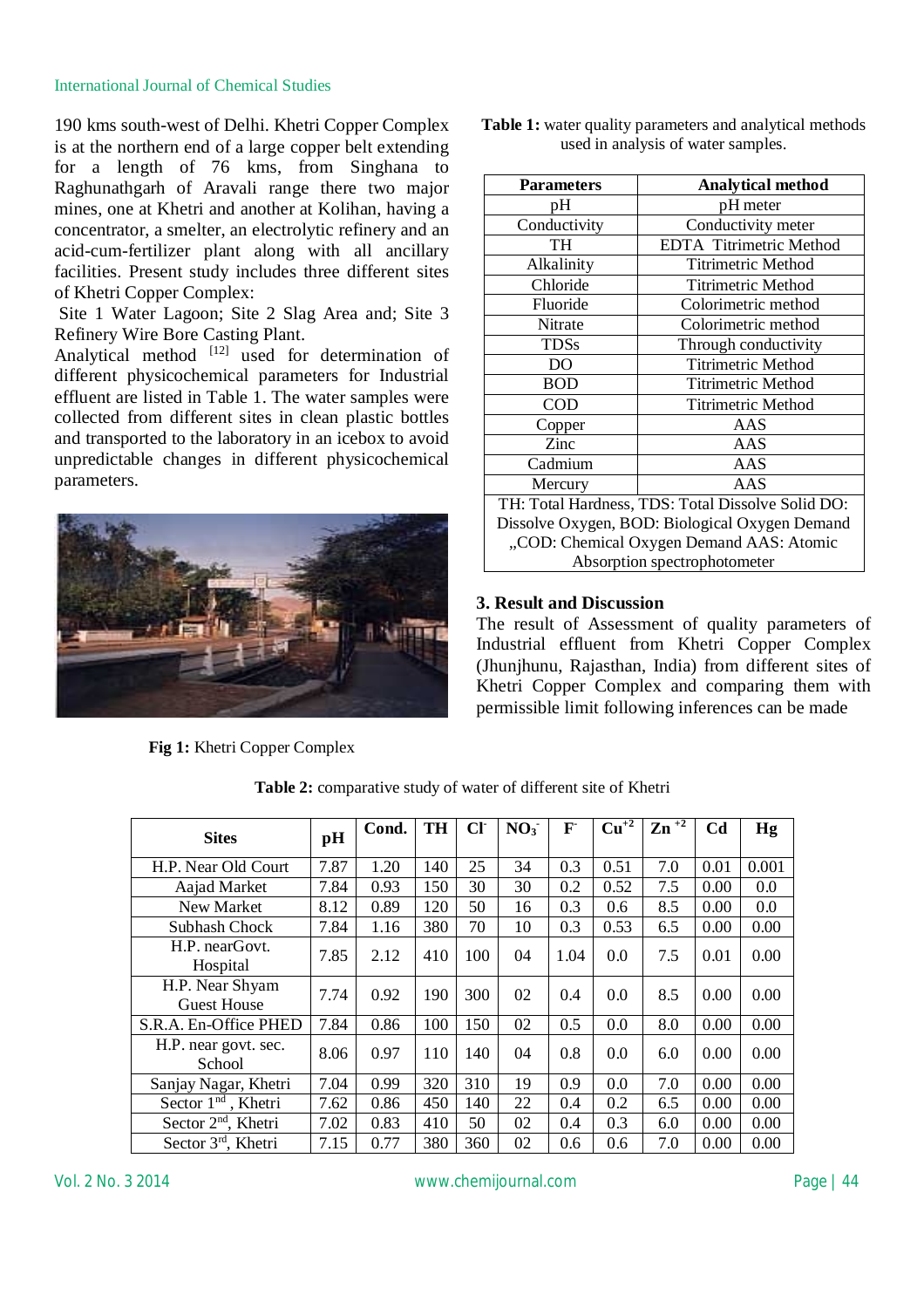International Journal of Chemical Studies

| Govt. Colony, Khetri          | 7.54 | 0.85     | 380        | 410 | 40 | 0.6 | 0.1 | 8.0 | $0.00\,$ | 0.00 |
|-------------------------------|------|----------|------------|-----|----|-----|-----|-----|----------|------|
| Water Works<br>Colony, Khetri | 7.68 | 0.91     | 320        | 100 |    |     |     | 9.0 | $0.00\,$ | 0.00 |
| Ali Colony, Khetri            | 7.39 | $0.80\,$ | <b>280</b> | 230 | 24 | 0.6 |     |     | 0.00     | 0.00 |

Conductivity is in mmhos cm and TH, Cl, NO<sup>3</sup>, F, Cu<sup>+2</sup>, Zn<sup>+2</sup>, Cd and Hg are taken in mg/l

| <b>Parameter</b>                         | Site 1 | Site 2 | Site 3 | Permissible limit |
|------------------------------------------|--------|--------|--------|-------------------|
| pH                                       | 8.1    | 7.94   | 7.98   | $6.5 - 8.5$       |
| Conductivity (mmhos/cm)                  | 3.97   | 3.94   | 4.12   | $1.51-3$          |
| TH(mg/L)                                 | 540    | 570    | 550    | 600               |
| Chloride (mg/L)                          | 250    | 168    | 164    | 141-350           |
| Fluoride (mg/L)                          | 2.4    | 2.9    | 3.0    | $1.0 - 15$        |
| Nitrate $(mg/L)$                         | 34     | 12     | 15     | 45                |
| Copper $(mg/L)$                          | 1.0    | 1.5    | 1.2    | $0.2 - 5$         |
| $\text{Zinc} \left( \text{mg/L} \right)$ | 11     | 13     | 13.7   | $2 - 10$          |
| Cadmium $(mg/L)$                         | 0.7    | 1.0    | 1.5    | $0.01 - 0.05$     |
| Mercury $(mg/L)$                         | 0.003  | 0.005  | 0.006  | 0.002             |

**Table 3:** Measurement of different quality parameters

All the three sites have pH, conductivity, TH values within the permissible limit and standards. The anionic components like fluoride, chloride and nitrate are also under the permissible limit. Where the metal concentration of the effluent at all the three sites appears to show high concentrations of heavy metals like zinc, cadmium, copper and mercury, which deposit on the soil and shows harmful effects on animals and plants both.

## **4. Conclusion**

From the study it has been found that effluent of Khetri copper complex is discharged into the soil, making the ground water of Khetri become polluted to some extent even toxic metal, copper, mercury, zinc, and cadmium have reported in effluent and also in ground water. Industrial effluent of KCC is not fit for irrigation purpose and it needs treatment to minimize the concentration of toxic metal.

## **5. Acknowledgement**

Dr. Rama Gupta, Head of the Department of Chemistry, Govt. Dungar College, Bikaner, for encouragement and research facilities.

## **6. References**

1. Hogan CM. Water pollution Encyclopedia of Earth. Topic ed. Mark McGinley; ed. In chief C.

Cleveland. National Council on Science and Environment, Washington, DC, 2010.

- 2. Yadav RK, Chaturvedi RK, Dubey SK, Joshi PK, Minhas PS. Potentials and Hazards associalted with sewage irrigation in Haryana. Indian Journal of Agriculture of Science 2003; 73:249-255.
- 3. Lokeshwari H, Chandrappa GT. Impact of heavy metal contamination of Bellandur lake on soil cultivated vegetation. Curr Sci 2006; 91:584.
- 4. Al-Enezi G, Hamoda MF, Fawzi N. Heavy metals content of municipal wastewater and sludge's in Kuwait. J Environ Sc Health A 2004; 39(2):397- 407.
- 5. Kr Jassim AS, Tamama HAA. Marine pollution due to wastewater discharge in Kuwait. Wat Sci Tech 1999; 40:33-39.
- 6. Patil VT, Patil PR. Physico- chemical Analysis of Selected Ground Water Samples of Amalher Town in Jalgaon District, Maharashtra India, E – Journals of chemistry 2010; 7:111-116.
- 7. Krishna AK, Satyanaryanan M, Govil PK. Assessment of heavy metal pollution in `12 water using multi variate statistical techniques in an industrial area; A case study from Patancheru, Medok District, Andhra Pradesh, India. Journal of Hazardous Material. 2011; 167:366-373.
- 8. Al-subu MM, Mizyed MHN, Mizyed I. Impacts of Irrigation With water containing heavy metals